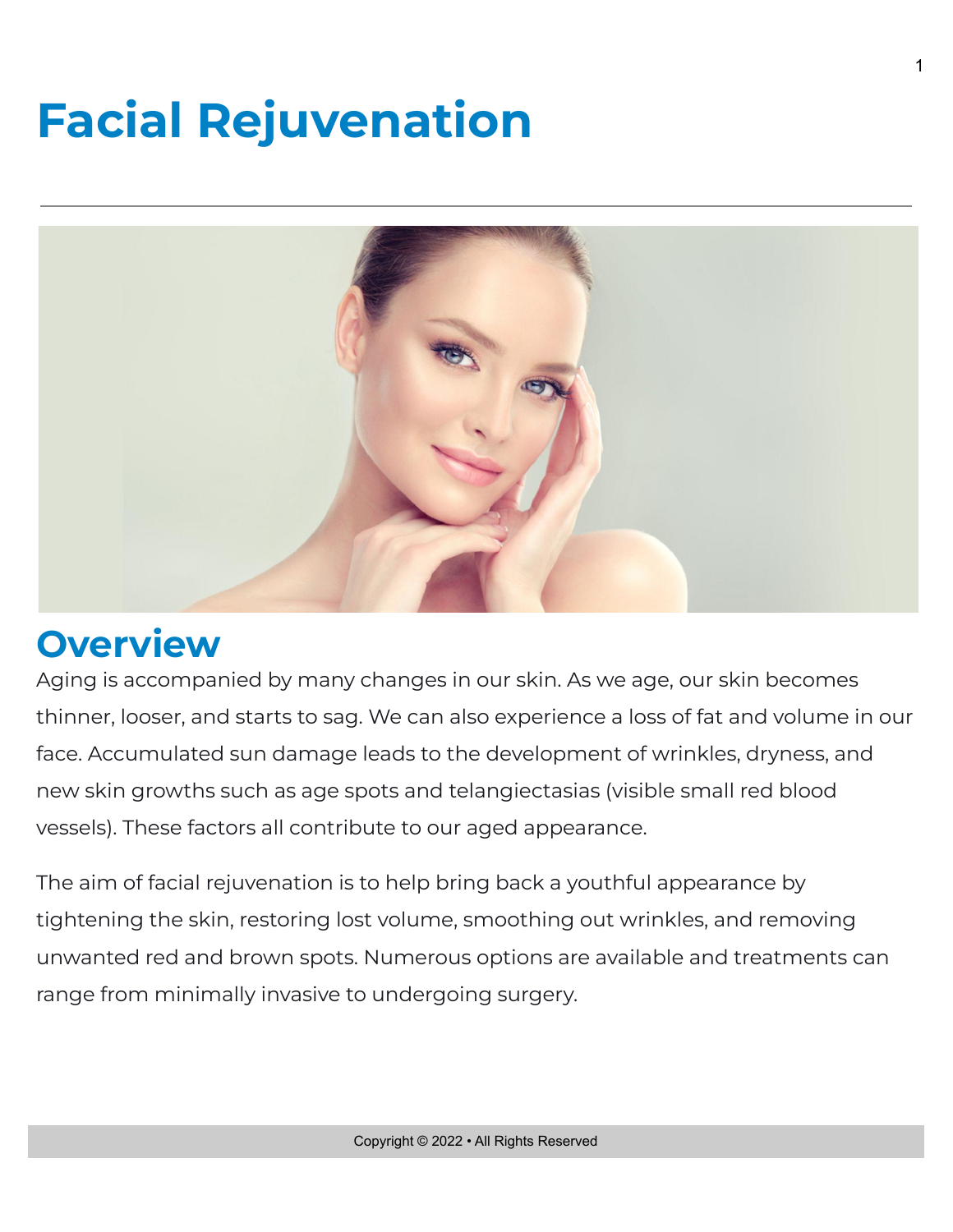## **Common Signs of Aging**

The most common signs of aging include:

- Loose or sagging skin
- Loss of fat and volume
- Age spots
- Red spots
- Discoloration such as hyperpigmentation (dark spots)
- Wrinkles and fine Lines

### **The Different Types of Facial Rejuvenation**

Before getting any treatment, you should have a consultation appointment with a qualified healthcare professional. During the appointment, your provider will review your medical history, medication list, and past treatments. Be prepared to discuss your treatment goals. Your provider will discuss possible treatment options, associated risks and side effects, and also the expected results.

Some common treatment options for facial rejuvenation include:

#### **Chemical Peels**

Light, medium, or deep chemical peels can be used to exfoliate your skin. They work by painting on a chemical solution which subsequently causes peeling and shedding of the outer layers of your skin. The new and regenerated skin will have a smoother and more youthful appearance. This procedure can be used to treat scars, age spots, discoloration, fine lines and wrinkles.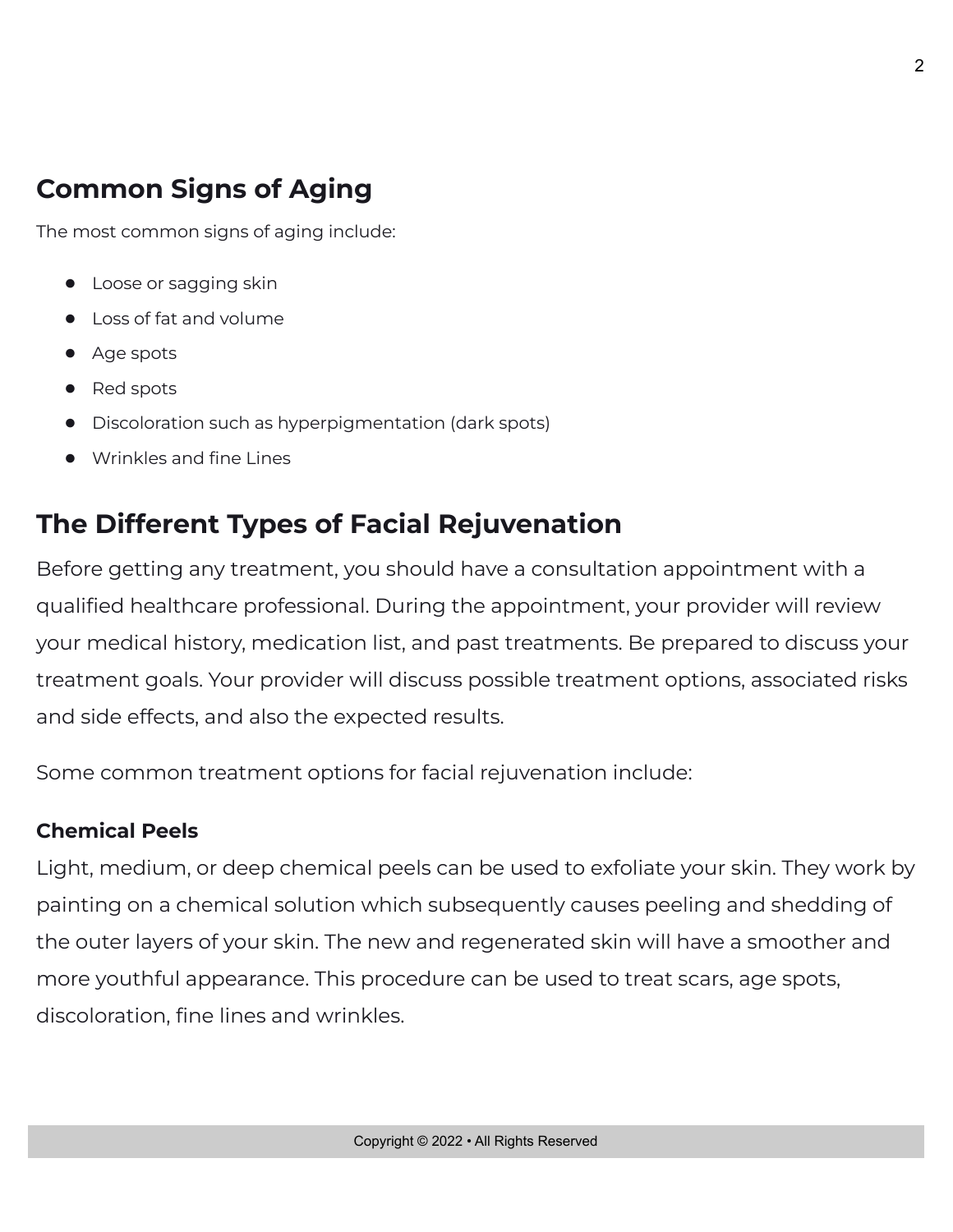#### **Microdermabrasion**

Microdermabrasion is a common non-invasive procedure that uses tiny crystals to exfoliate the outer layer of your skin. It can be used to renew the skin resulting in the diminished appearance of acne scars, brown spots, sun damage, fine lines, and wrinkles.

#### **Microneedling**

A popular cosmetic procedure, micro-needling involves using tiny needles to prick the skin. The tiny injuries caused by the needle pricks help to stimulate elastin and collagen production, resulting in a more youthful appearance. Micro-needling can be used to treat acne scars, enlarged pores, fine lines, and wrinkles.

#### **Botox**

Botox injections work by blocking the signals between nerves and muscles, thereby rendering the muscles paralyzed. Muscles that are relaxed and unable to contract help to smoothen out fine lines and wrinkles yielding a more youthful appearance.

#### **Fillers**

Fillers are composed of soft, gel-like substances which are injected beneath the skin to help smooth out fine lines and wrinkles, restore volume, and enhance facial contouring.

#### **Intense Pulsed Light (IPL)**

IPL is a common cosmetic procedure that uses high intensity pulses of visible light to treat skin conditions such as rosacea. IPL can also be used to fade red spots, brown spots, and discoloration.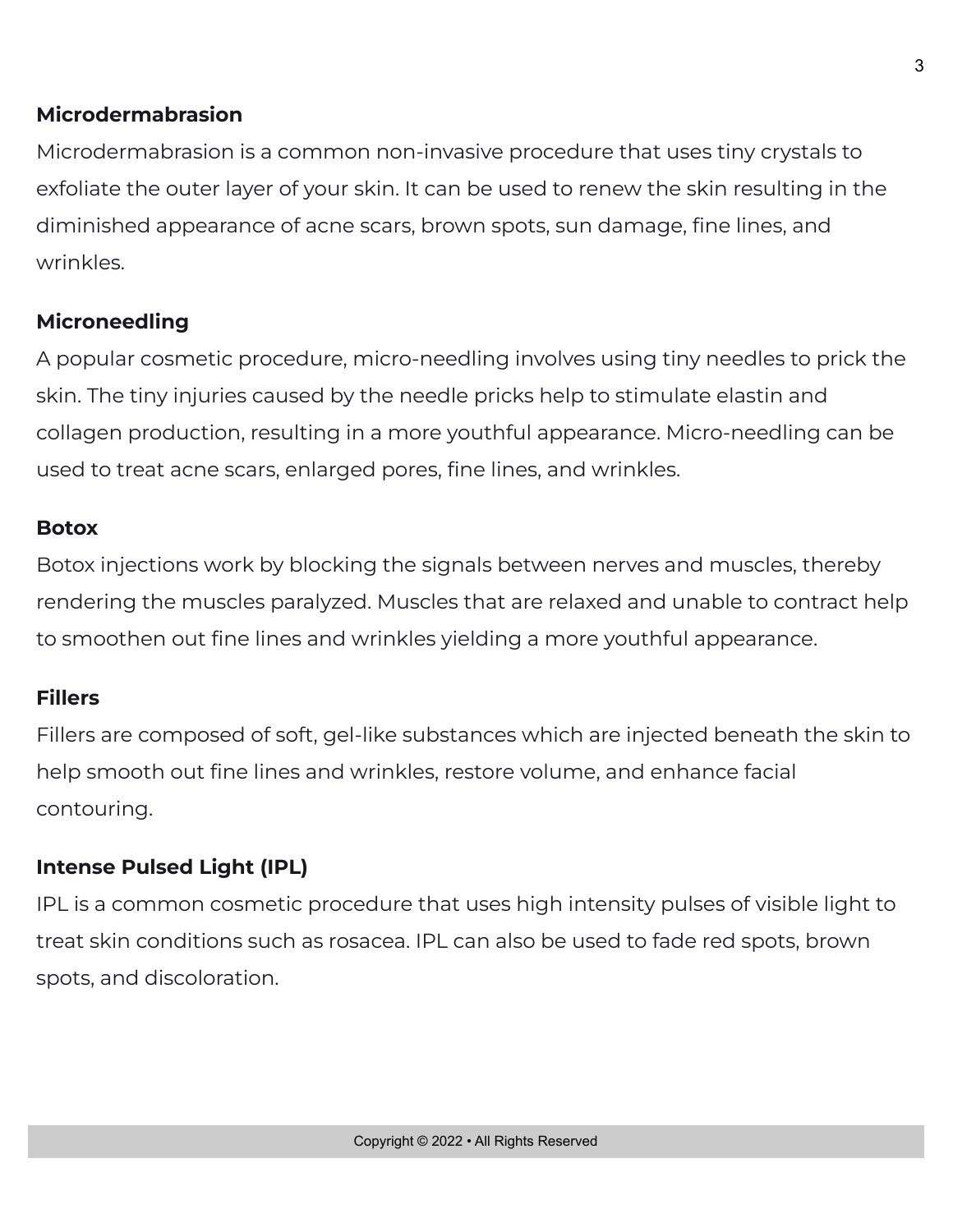#### **Laser Therapy**

Various types of lasers exist with a multitude of treatment options. In facial rejuvenation, laser therapy can be used to resurface the skin. It uses heat to remove the outermost layer of skin. It can be used to treat fine lines and wrinkles, age spots, sun damage, and uneven skin tone or texture. It can also help improve acne scarring.

Laser resurfacing is available with ablative lasers or non-ablative lasers.

Ablative lasers remove the outer layer of the skin known as the epidermis and heats up the underlying skin (dermis). The process stimulates collagen production leading to smoother and tighter skin.

Non-ablative laser resurfacing also increases collagen production but in a less aggressive approach. It has a shorter recovery time, but results can also be more modest.

#### **Ultrasound**

A relatively new form of treatment, ultrasound therapy can improve the appearance of loose and sagging skin. It works by delivering ultrasound energy below the skin surface, stimulating new collagen production. The result is younger and tighter looking skin.

#### **Radiofrequency**

Radiofrequency treatments work similarly to ultrasound therapy. It works by using radiofrequency waves to heat up the skin, stimulating collagen production. This can result in younger and tighter looking skin.